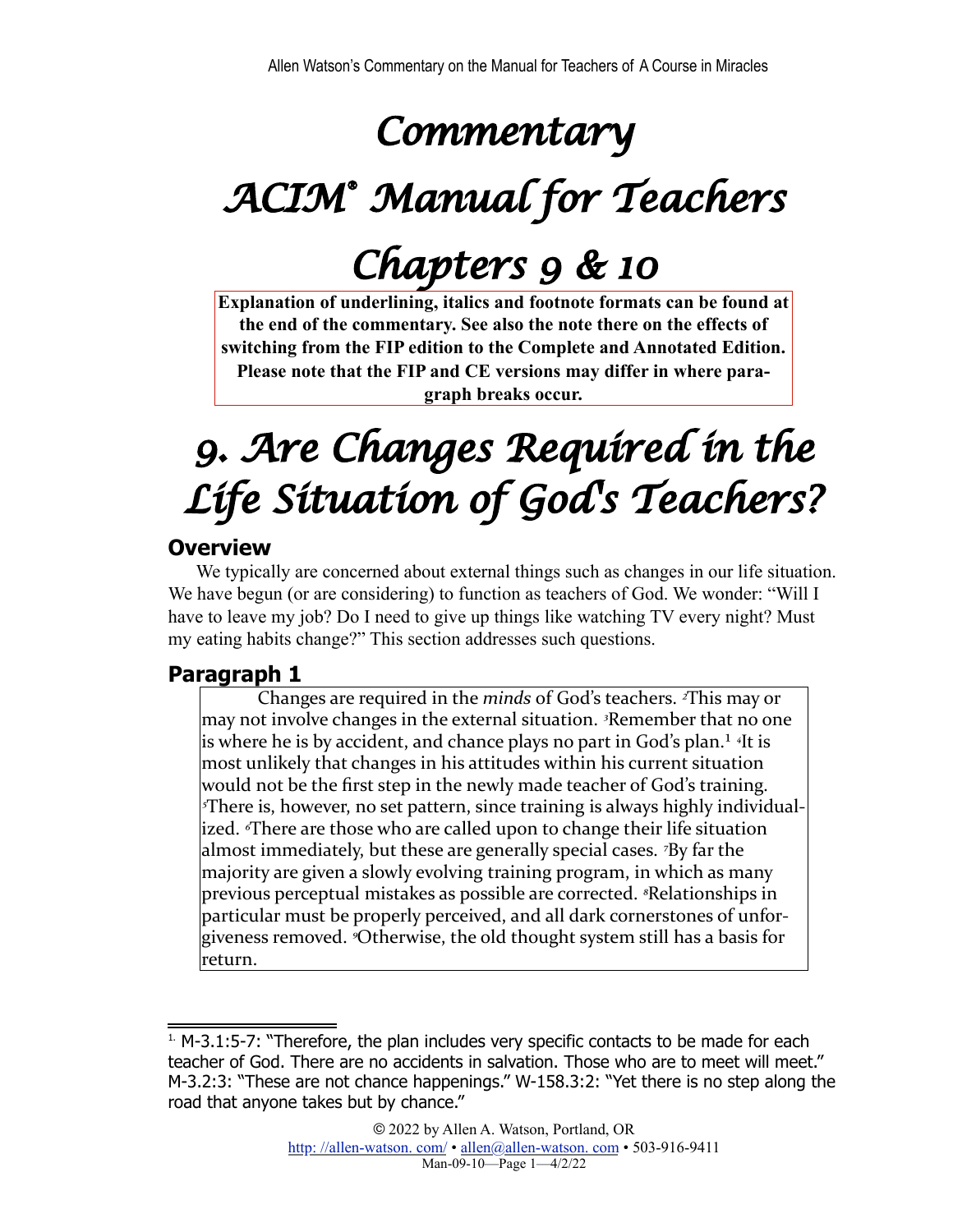As always, the Course directs us back to the only essential thing: "Changes are required in the *minds* of God's teachers" (M-9.1:1). That ought to be clear to us by now. We've been told, for instance:

"If sickness is but a faulty problem-solving approach, it is a decision. And if it is a decision, it is the mind and not the body that makes it".  $(M-5.I.I.1:5-6$  (CE))

 That realization "costs the world we see, for the world will never again appear to rule the mind." (M-5.II.3:4 (CE))

As teachers and healers, the truth in our minds reaches out to the minds of our brothers and sisters, healing them (M-5.III.3:6). It's only logical that if anything needs changing, it is our minds.

Changes in our external situations *may* be necessary, or maybe not (9.1:2). My guess is it is less often than we think because there is no chance or accident that we are where we currently are (9.1:3). God's plan is always at work. The evolutionary impulse has constantly pushed us from within to be what and where we need to be to best grow and wake up spiritually. So we are probably just where we should be, and only our minds need change. But we likely need to adjust how we *think* about our current situation; that is probably "the first step" (9.1:4).

Jesus keeps hedging his words here because "there is…no set pattern" (9.1:5). Our teacher-training programs are "highly individualized." You cannot guide yourself by what others have done, nor should you judge anyone else who proceeds differently from the path you choose. Some people "are called upon to change their life situation almost immediately"; perhaps they need to quit their job, end a relationship, or move to a new city. "These are generally special cases" (9.1:6). It's worth noting that some situations do call for abrupt changes, and it's good to be open to them. But, from my own experience, I would advise taking time to consider the ramifications before making drastic changes.

"By far the majority," Jesus says, "are given a slowly evolving training program" (9.1:7). That's what most of us can expect. At the same time, we must be open to the possibility of external change. Typically, the focus will be on correcting "as many previous perceptual mistakes as possible" (9.1:7). It's worth noting that "many mistakes" in the FIP becomes "many *perceptual* mistakes" in the CE. It isn't outward mistakes that need correction; it is mistakes in perception. Again, the emphasis is on changes in our minds.

In particular, the focus will be on our relationships (9.1:9). This is no surprise. I often give a one-line summary of the Course like this: "It teaches the healing of relationships through forgiveness." Over and over, it emphasizes that you cannot enter God's Kingdom *alone*:

#### "The Kingdom cannot be found alone, and you who are the Kingdom cannot find yourself alone." (T-8.II.8:6 (CE), T-8.III.6:1 (FIP))

The way to God is through relationships. God is approached through the appreciation of His Son (T-11.IV.7:1 (CE), T-11.IV.7:2 (FIP)). You cannot know you are forgiven until you give it away. "All dark cornerstones of unforgiveness" must be removed. If we don't clean up the unforgiveness, "the old thought system still has a basis for return" (9.1:9). So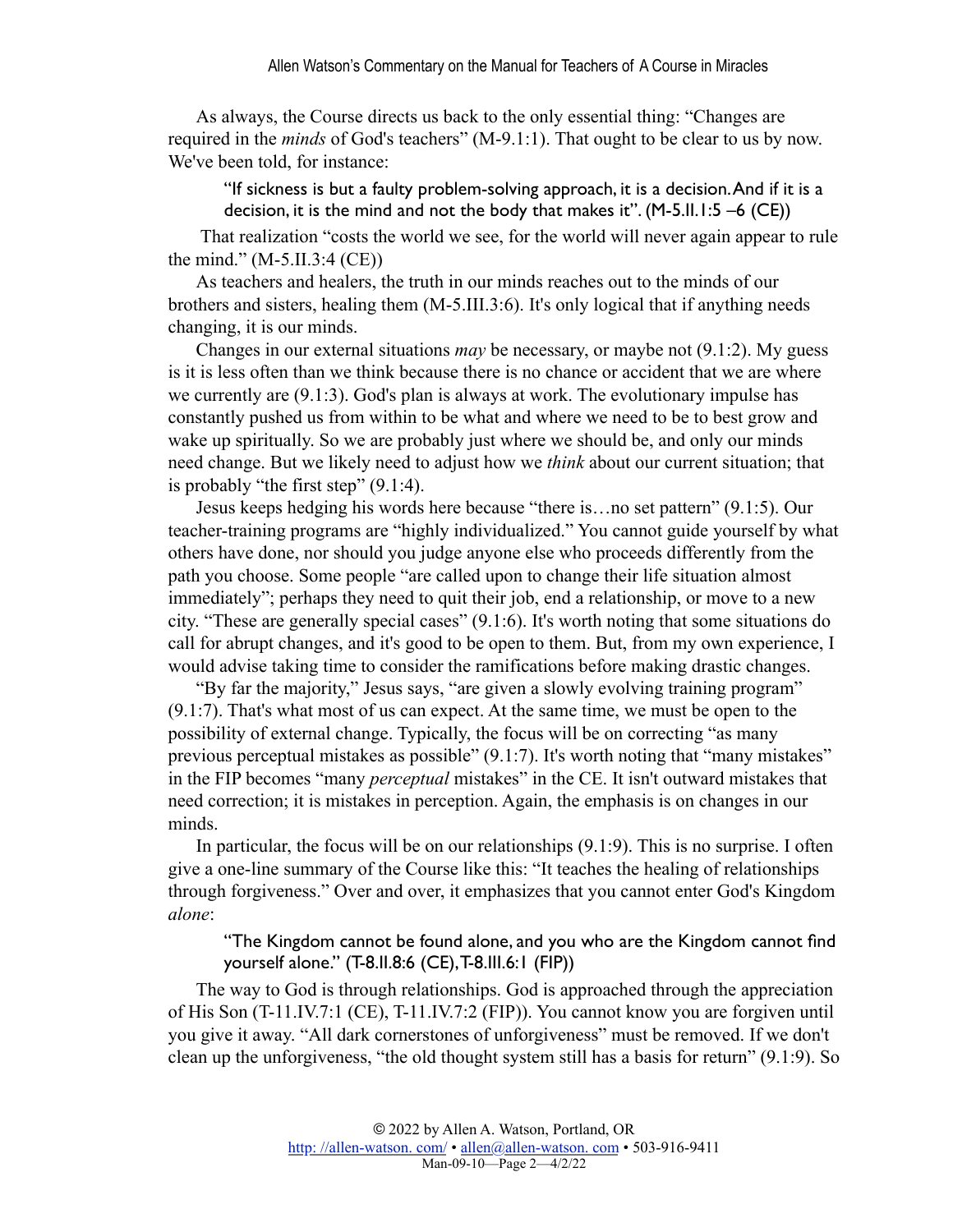the "changes in the minds of God's teachers" that this "slowly evolving training program" calls for are primarily about learning to forgive.

### **Paragraph 2**

**2** As the teacher of God advances in his training, he learns one lesson with increasing thoroughness: He does not make his own decisions; he asks his Teacher for His answer, and it is this he follows as his guide for action. *z***This** becomes easier and easier as the teacher of God learns to give up his own judgment. <sup>*I*The giving up of judgment, the obvious prerequisite for</sup> hearing God's Voice, is usually a fairly slow process, not because it is difficult, but because it is apt to be perceived as personally insulting. <sup>*«*The</sup> world's training is directed toward achieving a goal in direct opposition to that of our curriculum. <sup>*s*The world trains for reliance on one's judgment as</sup> the criterion for maturity and strength. *Our curriculum trains* for the relinquishment of judgment as the necessary condition for salvation.

To learn to forgive requires us to give up our judgment. Giving up judgment, listening instead to the judgments of the Holy Spirit, is the "one lesson" we learn "with increasing thoroughness" (9.2:1). The next chapter will deal with the question, "*How is Judgment Relinquished*?" Here, the Course wants to drive home just how necessary it is to let go of our judgments.

The mechanics of it are simple. When you notice that you are judging someone (in the sense of condemnation), stop. Consciously set that judgment aside, and ask within for the Holy Spirit to give you His judgment instead (9.2:1). Setting your judgment aside is "the obvious prerequisite for hearing God's Voice" (9.2:3). We already know His answer: His judgment will be either "This is love" or "This is a call for love."

Applied to healing, this has to do with difficulty. When you are called upon to offer to heal, you may look at the situation and judge that this healing will be more difficult than most. That judgment is what we must learn to lay aside.

At first, doing this will not be easy for us. We find ourselves making judgments and acting on them almost without thinking about it. That's the whole "slowly evolving" part of this program: learning to give up our ego judgments (9.2:2–3). It isn't hard to do this, but we are stubbornly resistant to it because we find it "personally insulting" (9.2:3). We cling to the notion that our perceptions are accurate, that we are adults, quite capable of evaluating other people's words and actions. Being told to set them aside seems ridiculous.

The ego designed the world to uphold this belief in the virtue of sound judgment. "Growing up" and becoming "mature" consists primarily in learning to rely on our judgments. We encourage self-confidence, which is "in direct opposition to...our curriculum" (9.2:4–5). Learning *not* to trust our personal judgments is "the necessary condition for salvation" (9.2:6). Ouch!

How long does it take to learn to always listen to the Holy Spirit? Jesus tells us this, which should both give us pause and yet be strangely encouraging:

"It is possible even in this world to hear only that Voice and no other. It takes effort and great willingness to learn. It is the final lesson that I learned, and God's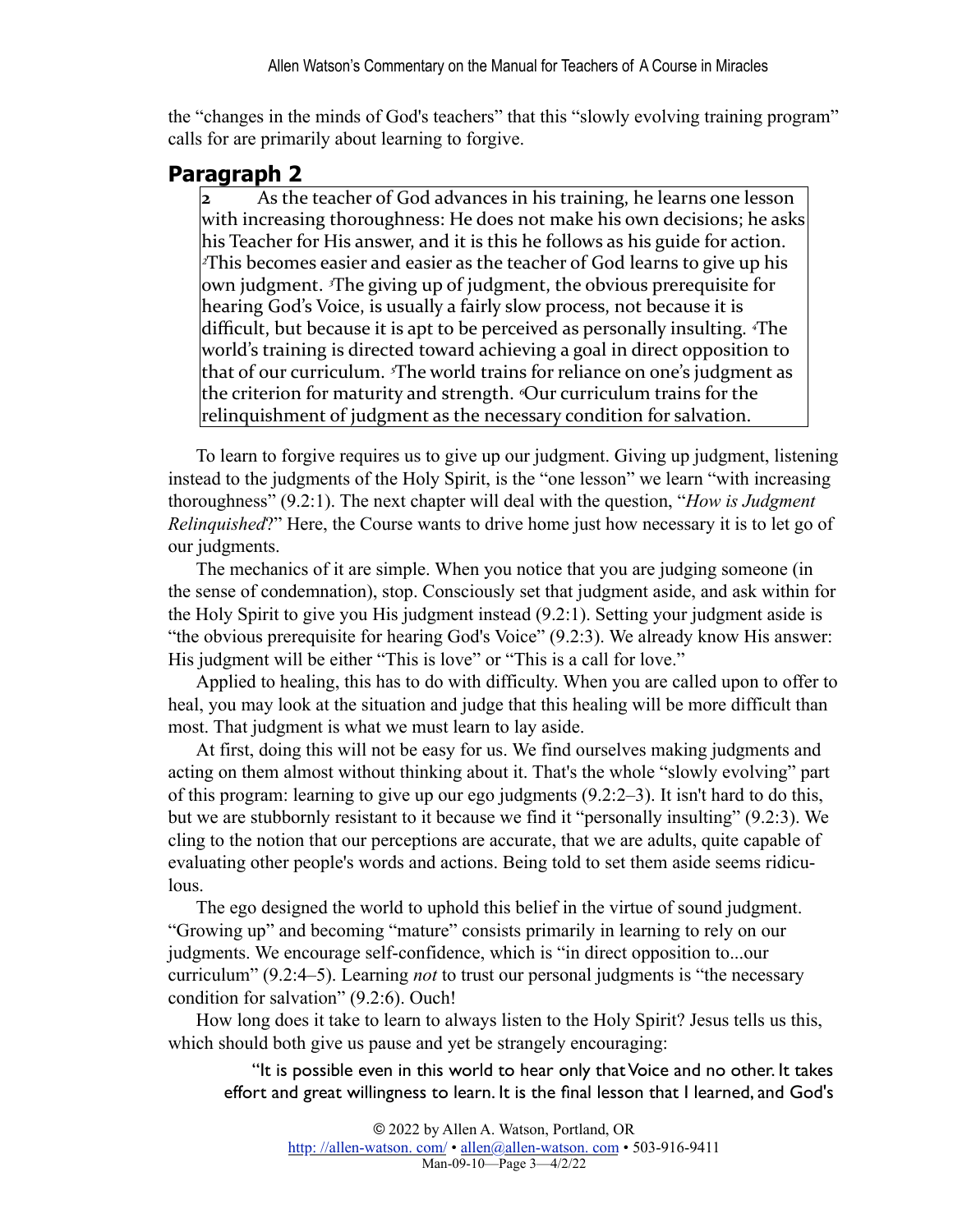Sons are as equal as learners as they are as Sons (T-5.II.12:1–3 (CE), T-5.II.3:9-11 (FIP))."

He says it was the last thing he learned, but he did it. Because we are his equals, we can do it too. The spiritual journey is something we must do *together*:

"If you undertake the search together, you bring with you a light so powerful that what you see is given meaning. The lonely journey fails, because it has excluded what it would find." (T-14.XI.9:1–7 (CE), T-14.X.10:6-7 (FIP))

"The lonely journey fails." We have to do this thing *in relationships*. As frustrating as our relationships can be, they are the way out provided for us in this world:

"And here [in this world] can he learn relationships are his salvation, not his doom." (T-20.VI.12:1–5 (CE). T-20.VI.11:9 (FIP))

With our ingrained resistance, how can we ever learn to give up judgment? That will be the subject of the next chapter.

## *10. How Is Judgment Relinquished?*

### **Overview**

Jesus is asking us to give up judgment entirely. We are supposed to refrain from judging anything or anyone as good or bad, or judging any action of another person as something helpful or an attack. As he has pointed out, the whole structure of the world's thinking is built on judgment and developing "sound" judgment. How on earth can we ever give it up? The answer, as always, is both simple and shocking.

## **Paragraph 1**

<span id="page-3-1"></span>Judgment, like the other devices by which the world of illusions is maintained, is totally misunderstood by the world.<sup>2</sup> <sup>2</sup>It is actually confused with wisdom, and substitutes for truth. <sup>3</sup>As the world uses the term, an individual is capable of "good" and "bad" judgment, and his education aims at strengthening the former and minimizing the latter. <sup>There</sup> is, however, considerable confusion about what these categories mean. <sup>*s*</sup>What is "good" judgment to one is "bad" judgment to another. <sup>*«Further, even the same*</sup> person classifies the same action as showing "good" judgment at one time and "bad" judgment at another time. <sup>7</sup>Nor can any consistent criteria for determining what these categories are be really taught. <sup>*8*</sup>At any time the student may disagree with what his would-be teacher says about them, and the teacher himself is inconsistent in what he believes.

The world depends on judgment. It keeps the world going, but only because we misunderstand it entirely (10.1:1). The crux of the world's mistaken dependence on our

© 2022 by Allen A. Watson, Portland, OR http://allen-watson.com/ • allen@allen-watson.com • 503-916-9411 Man-09-10—Page 4—4/2/22

<span id="page-3-0"></span><sup>&</sup>lt;sup>[2.](#page-3-1)</sup> "Judgment" in this section (as in the previous section) does not refer primarily to condemnation but to decision making, to judging which course of action is best to take.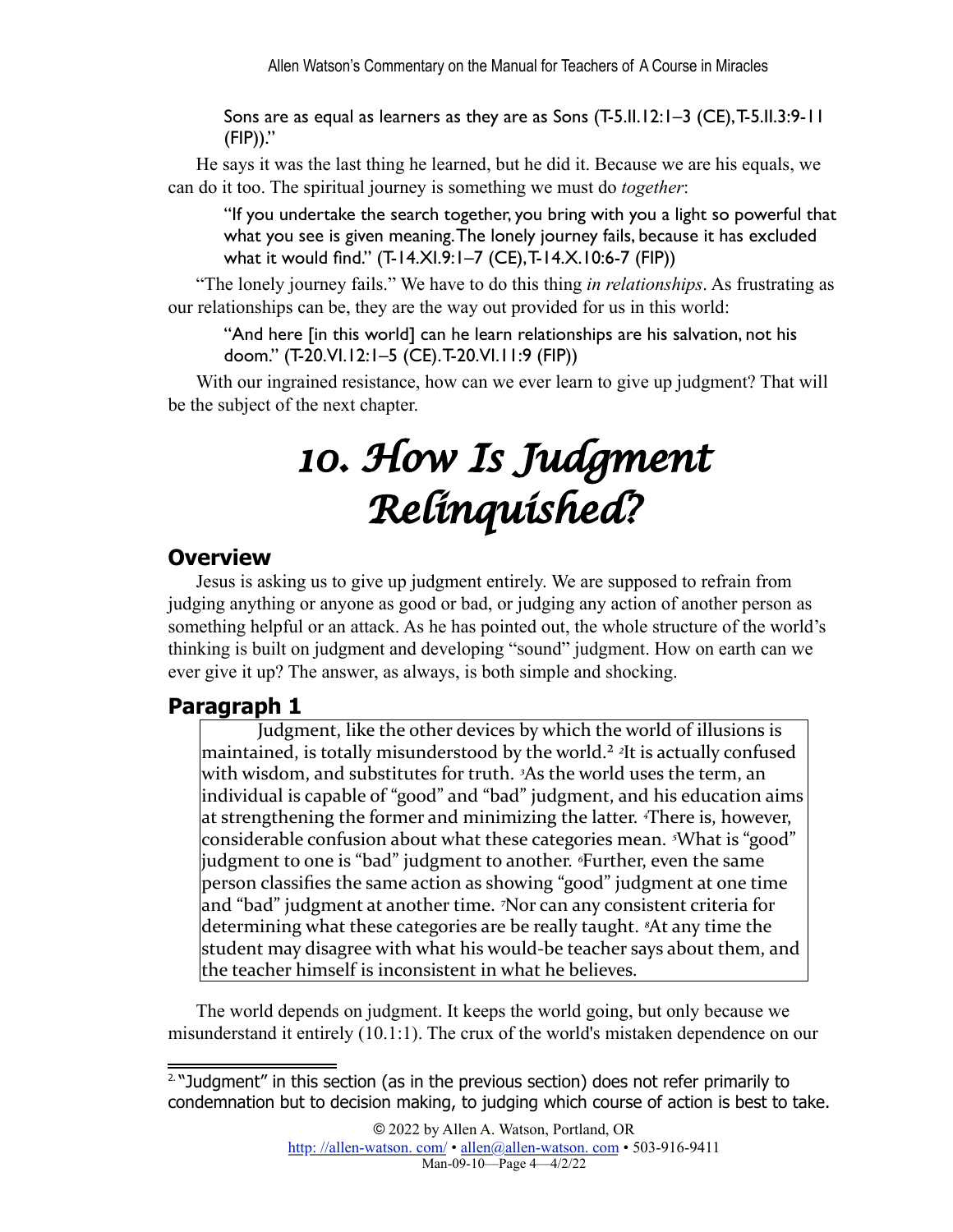judgments is that we confuse them with *wisdom*; we think our judgments, which depend on the differences we perceive, show us the truth (10.1:2). They are not.

In what is considered "normal thinking" in the world, you are "capable of 'good' and 'bad' judgment." Growing up, that is, becoming mature and wise, consists in strengthening your "good" judgment ability and limiting or eliminating the "bad" judgments (10.1:3). Problems arise, however, because not everyone agrees about what is "good" and what is "bad." (10.1:4–5).

Take a simple concrete example. Some people think it is wise to begin collecting Social Security as soon as they are eligible. Others think it is better to wait until later say age 70—because the monthly payments are considerably higher. In part, choosing wisely depends on how long you live, and predicting that is a problem. The same choice can be good in one instance and wrong in another (10.1:5).

Sometimes we think one option is good. At another time, we think it is terrible (10.1:6). For instance, sometimes it is good to buy a new car, and other times, a bad idea. There aren't any consistent criteria (10.1:7). When we are functioning as a teacher to someone who (in that moment) is our student, we may decide the person has a particular need or is exhibiting a particular symptom, and the student may tell us we've got it wrong. Perhaps our opinion of them keeps changing (10.1:8).

Basically, we have to approach each situation admitting to ourselves, "I do not know what anything, including this, means, and so I do not know how to respond to it."  $(T-14.XI.6:7-8 (FIP), T-14.XII.8:6-7 (CE))$ . By refusing to think we know, we open ourselves to receiving guidance from the Holy Spirit.

#### **Paragraph 2**

**2** "Good" judgment in these terms does not mean anything. <sup>2</sup>No more does "bad." <sup>3</sup>It is necessary for the teacher of God to realize, not that he should not judge, but that he cannot. <sup>4</sup>In giving up judgment, he merely gives up what he did not have. <sup>*5*</sup>He gives up an illusion; or better, he has an illusion of giving up. <sup>*«*He has actually merely become more honest. <sup>7</sup>Recog-</sup> nizing that judgment was always impossible for him, he no longer attempts it. *<sup><i>s*This is no sacrifice. On the contrary, he puts himself in a position where</sup> judgment through him rather than by him can occur. <sup>10</sup>And this judgment is neither "good" nor "bad." <sup>11</sup>It is the only judgment there is, and it is only  $\alpha$  one: "God's Son is guiltless, and sin does not exist."<sup>3</sup>

<span id="page-4-1"></span>Instead of attempting to improve our judgment, we need to realize there is no such thing as a good or bad judgment (10.2:1–2). We need to realize that we are *incapable* of judgment (10.2:3)! It isn't that we shouldn't judge; it's that we *can't judge at all*. God isn't asking us to give up judgment. You can't give up what you never had (10.2:4). We suffer from the illusion that we can judge things. That illusion is all He asks us to give up. And

<span id="page-4-0"></span><sup>&</sup>lt;sup>[3.](#page-4-1)</sup> This sentence implies that even though judgment in this section is mainly about decision making, the foundation for all of our decisions should be the forgiving judgment expressed in the message "God's Son is guiltless" (which is also the central theme of the universal course; see M-1.3:5).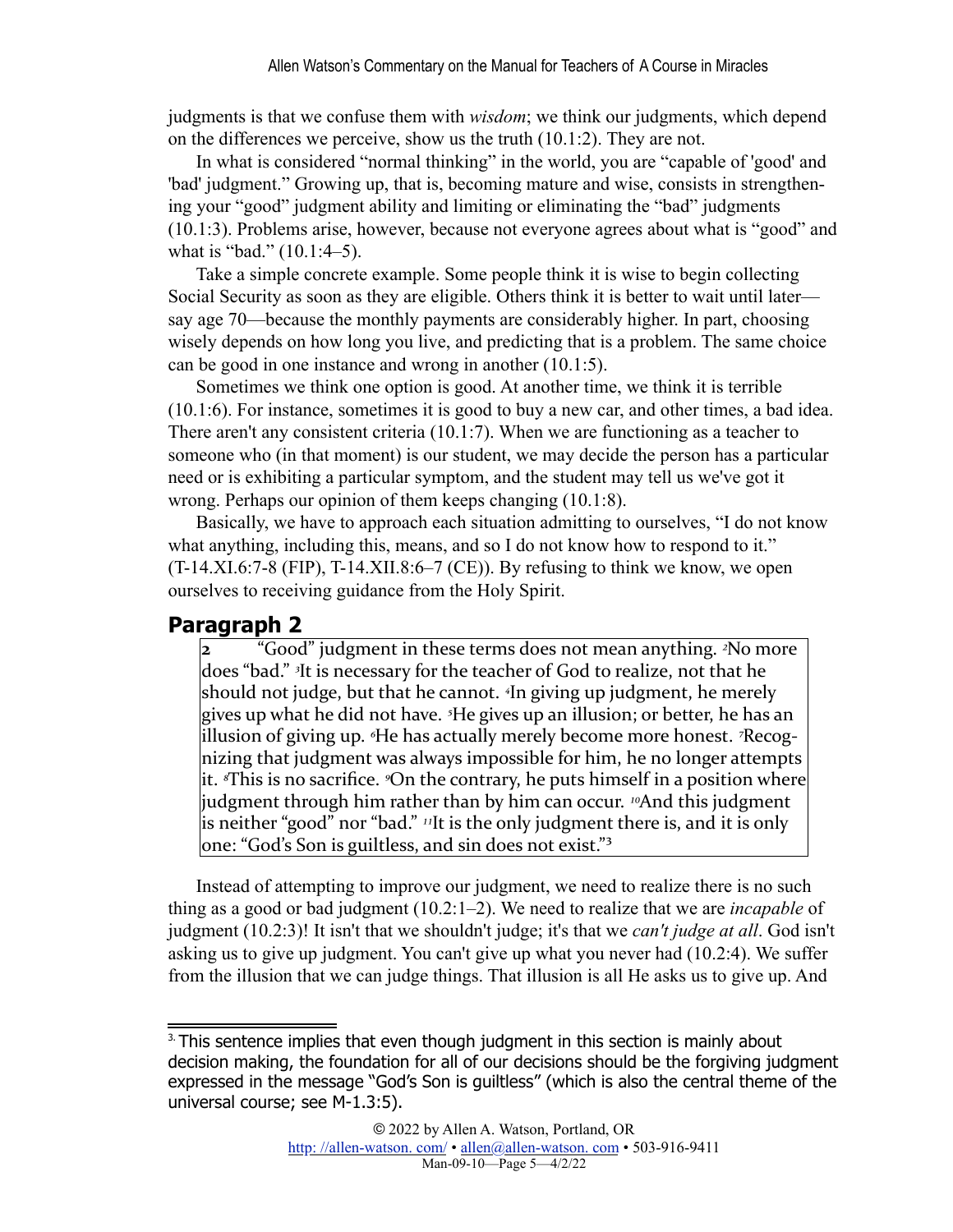if we are giving up an illusion, we aren't really giving up anything; we are just experiencing the illusion of giving up something, a thing we never had in the first place (10.2:5).

What we are doing isn't giving up anything; it's just becoming more honest (see Characteristic #2)(10.2:6). Judgment has always been impossible for us. Recognizing that truth, we just stop trying to judge (10.2:7). To reflect on that a bit: If we look at the judgments we think we have made in life, I think we have to realize that many of them have proved to be wrong. Undoubtedly, many of the other judgments were also wrong; we just did not become aware of it. We should be able to tell, just from the evidence, that we are incapable of making sound judgments.

So giving up judgments isn't a sacrifice; it's an opportunity! We have become eligible to receive divine guidance (10.2:8–9)! Judgment can now occur *through* us rather than *by* us.

There is no "good" nor "bad" about this judgment. There is only one judgment, the same every time for everyone: "God's Son is guiltless, and sin does not exist" (10.2:10– 11). Let that sink in. No matter what the situation is, no matter who the person is, this is *always* the judgment of the Holy Spirit, and if we are in tune with Him, it is what comes through us to share with the other person. "You are guiltless. No 'sin' has occurred."

#### **Paragraph 3**

**3** The aim of our curriculum, unlike the goal of the world's learning, is the recognition that judgment in the usual sense is impossible.  $\alpha$ This is not an opinion but a fact. <sup>3</sup>In order to judge anything rightly, one would have to be fully aware of an inconceivably wide range of things; past, present, and to come. *<sup>4</sup>One would have to recognize* in advance all the effects of his judgments on everyone and everything involved in them in any way. <sup>5</sup>And one would have to be certain there is no distortion in his perception, $4$  so that his judgment would be wholly fair to everyone on whom it rests now and in the future. <sup>*«*Who is in a position to do this? *<sup>7</sup>*Who except in</sup>  $grandiose$  fantasies would claim this for himself?

<span id="page-5-1"></span>The entire Course aims at teaching us this. Whereas the world is trying to teach us to improve our judgments so that we make good ones instead of bad ones, the Course aims at having us recognize that "judgment in the usual sense is impossible" (10.3:1). Jesus then forestalls any objection that this is just his opinion: "This is not an opinion but a fact" (10.3:2). He then proceeds to give evidence to prove his point. To make reliable, accurate judgments about anything, we would need to be virtually omniscient. We'd need to be able to foretell the future effects of our judgments, not just on the person we judge, but everyone now and in the future who might be affected. We'd need to be sure "there is no distortion in our perception" (10.3:3–5), which we *know* is not valid. *Nobody* can do this (10:3:6). No one without "grandiose fantasies would claim this for himself" (10.3:7).

Therefore it is a fact: Judgment in the usual sense is impossible for all of us.

<span id="page-5-0"></span>[<sup>4.</sup>](#page-5-1) As the rest of the above sentence implies, "no distortion" means no bias that would make the interests of some people less important to us than the interests of others.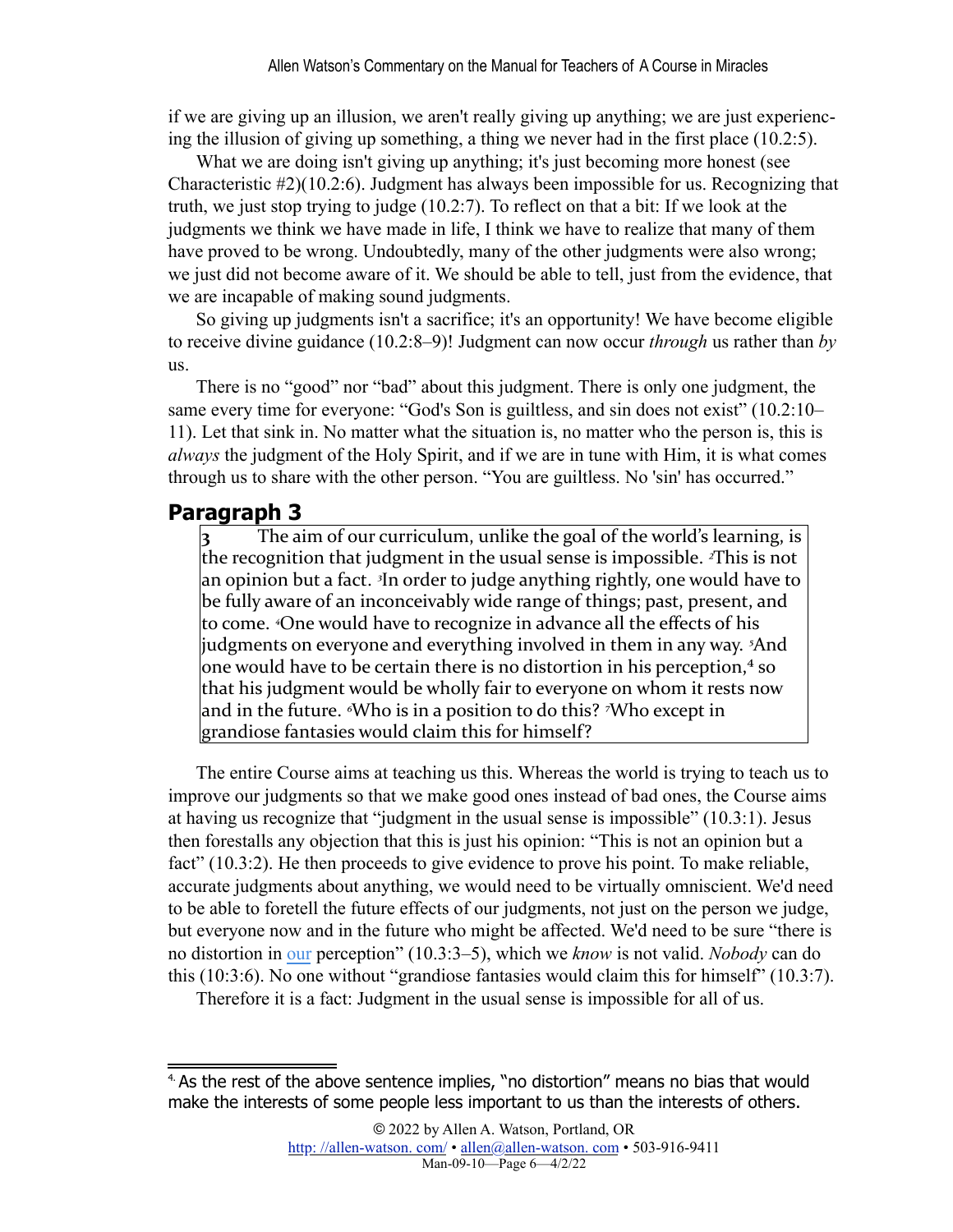### **Paragraph 4**

**4** Remember how many times you thought you knew all the "facts" you needed for judgment, and how wrong you were! <sup>2</sup>Is there anyone who has not had this experience? <sup>3</sup>Would you know how many times you merely thought you were right, without ever realizing you were wrong? <sup>4</sup>Why would you choose such an arbitrary basis for decision making? <sup>*s*</sup>Wisdom is not judgment; it is the relinquishment of judgment. <sup>*Make* then but one</sup> more judgment. <sup>7</sup>It is this: There is Someone with you Whose judgment is perfect. <sup>*8*He does know all the facts; past, present, and to come. <sup>9</sup>He does</sup> know all the effects of His judgment on everyone and everything involved in any way. <sup>10</sup>And He is wholly fair to everyone, for there is no distortion in His perception.

Jesus then calls upon us as witnesses to the truth of what he is saying. He asks us to remember how often we thought we had all we needed to make a judgment, only to be proved wrong. He asserts that everyone has had such an experience (probably many of them) (10.4:1–2). We have all had direct experience of the unreliability of our judgments. We probably think that most of them were correct and that the times we were wrong are few in comparison. But we've been wrong far more than we know (10.4:3).

Even if we judge correctly *sometimes*, relying on self-generated decision-making is not a wise choice in itself (10.4:4)! True wisdom isn't skillful judgment; wisdom is giving up judging entirely (10.4:5). It's the only wise choice you will ever make: "to allow the Holy Spirit to decide for God for you" (T-6.VII.B.8:1 (CE), T-6.V.B.6:5 (FIP)) (10.4:6– 7). His judgment is perfect! He knows all the facts about the past, the present, and even the future. He knows exactly what effects His judgment will have on "everyone and everything involved in any way" (10.4:8–9).

None of us could ever make judgments as well as He can, and He is "with you." Why not rely on Him? Learning to listen to His Voice and no other is the hardest lesson we will ever learn, but why not choose to learn it? It's worth the effort because every decision we make with Him will be "wholly fair to everyone." He perceives everything with perfect clarity, unlike our minds that are clouded by self-generated illusions  $(10.4:10)$ .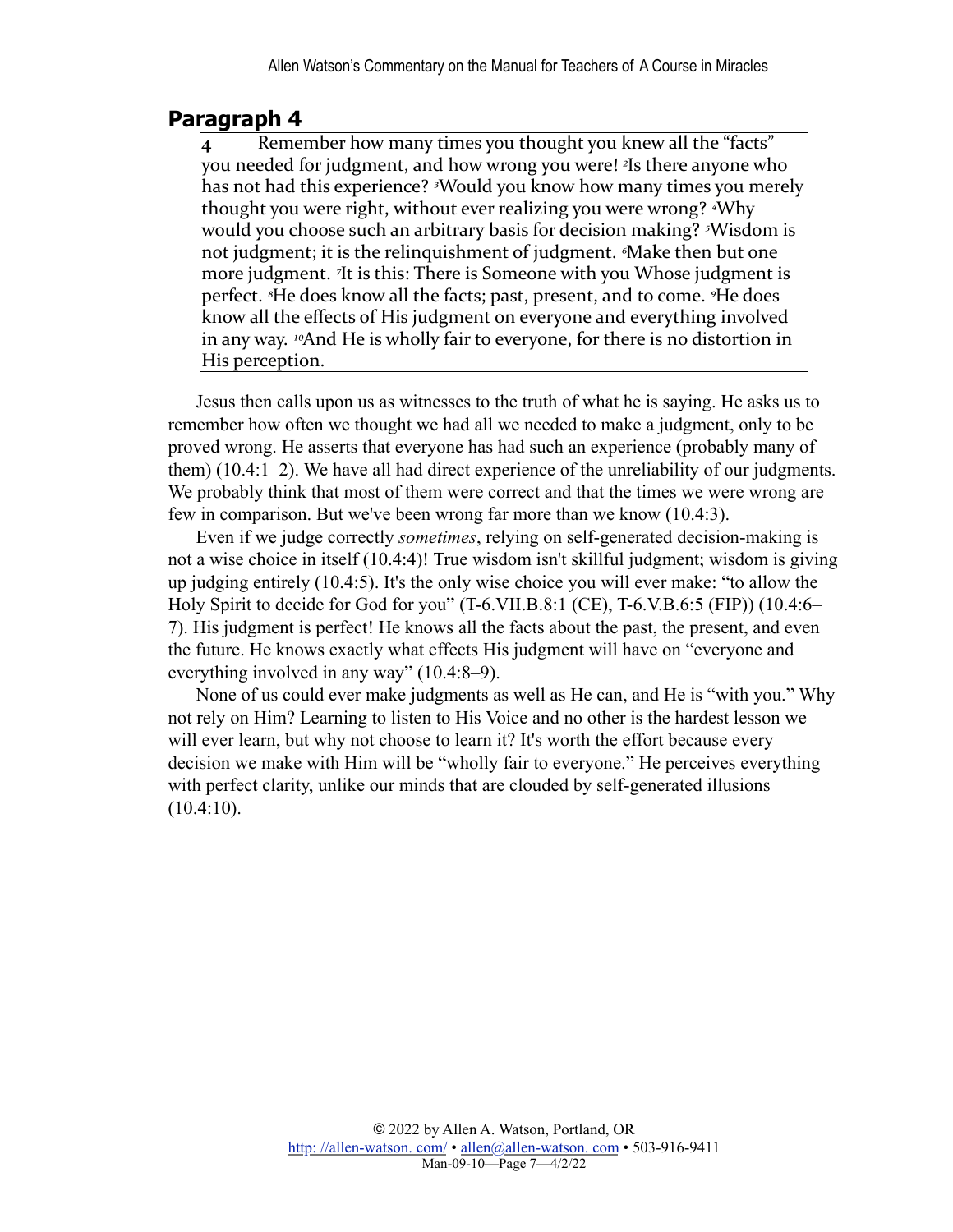## **Paragraph 5**

<span id="page-7-1"></span>Therefore lay judgment down, not with regret but with a sigh of gratitude. <sup>2</sup>Now are you free of a burden so great that you could merely stagger and fall down beneath it.<sup>5</sup> <sup>3</sup>And it was all illusion. <sup>4</sup>Nothing more! *<sup>5</sup>Now can the teacher of God rise up unburdened and walk lightly on. <sup><i>§*Yet it</sup> is not only this that is his benefit. <sup>7</sup>His sense of care is gone, for he has none. <sup>*§*He has given it away, along with judgment. <sup>9</sup>He has given himself to</sup> Him Whose judgment he has chosen now to trust instead of his own. <sup>10</sup>Now he makes no mistakes. <sup>11</sup>His Guide is sure. <sup>12</sup>And where he came to judge, he comes to bless. <sup>13</sup>Where now he laughs, he used to come to weep.

Forget the lurking feeling that you are losing something precious. Take a load off your back or off your mind. Let's breathe a deep sigh of relief and lay judgment down  $(10.5:1)$ .

If we're honest with ourselves, I think we must admit that we have often felt overwhelmed and crushed by all the decisions we've had to make. Just being an adult with bills, taxes, insurance, car repairs (Which mechanic is *really* honest?), investments, caring for children, caring for pets, staying in good relationship with neighbors. PC or Mac? Big dog or small dog? What breed? Have the baby or not? Have the operation? Can I afford it? It is "a burden so great that you could merely stagger and fall down beneath it"  $(10.5:4)$ .

Just think! You can be free of all that!

All of that judging and deciding was nothing more than an illusion (10.5:3–4). That's all the world is: an illusion. And all the demands on your inadequate powers of judgment were illusions, completely unnecessary. You have an infallible Spirit within you to take over the job. You've felt crippled, but Jesus is coming to you and saying, "Rise up, let go of your burdens, and walk" (10.5:5).

You are free of the burden of decision-making (if you choose to be), but that's not all. Make this one last choice, and your sense of care evaporates. You no longer have any cares (10.5:6) because in giving away judgment, you also gave away care. The Bible says it well:

"So, humble yourselves under God's strong hand, and in his own good time he will lift you up. You can throw the whole weight of your anxieties upon him, for you are his personal concern." (I Pater 5:6–7, J.B. Phillips translation)

"You are His personal concern." Wow! If you can trust anyone's judgment, it's that of the Holy Spirit. To put ourselves into His hands is the smartest thing we can ever do (10.5:9). When we've made this choice wholeheartedly, we no longer make any mistakes (10.5:10)! We have a Guide who is perfectly competent (10.5:11). We always bless everyone concerned and never judge them. We used to weep about things; now, we laugh  $(10.5:12-13)$ .

<span id="page-7-0"></span><sup>&</sup>lt;sup>[5.](#page-7-1)</sup> The burden here is likely the "weight" of judgment, which is far beyond our actual ability to carry. The relief of laying it down would thus be the same as the relief implicit in this earlier sentence: "Recognizing that judgment was always impossible for him, he no longer attempts it" (2:7).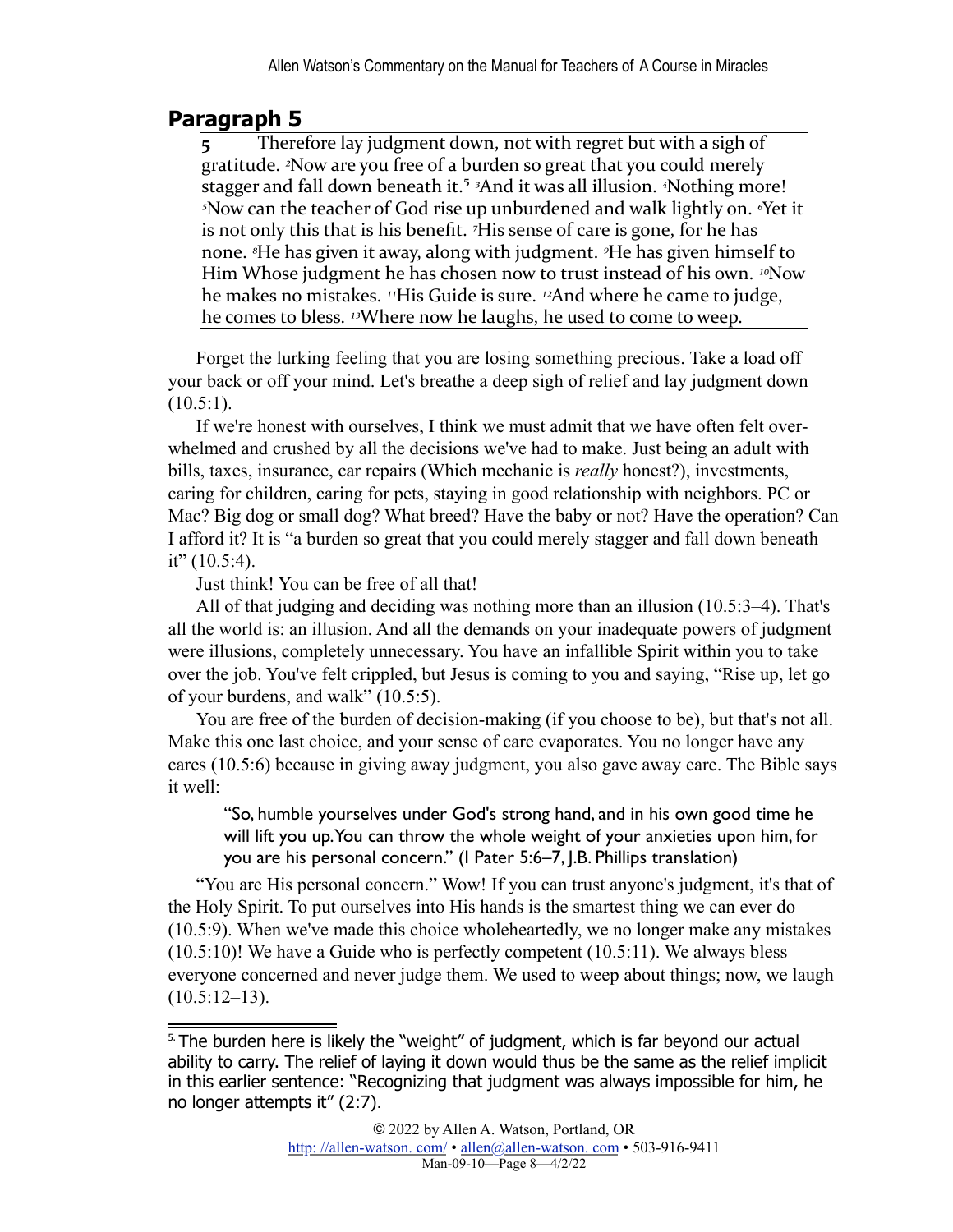"Who understands what giving means must laugh at the idea of sacrifice. Nor can he fail to recognize the many forms which sacrifice may take. He laughs as well at pain and loss, at sickness and at grief, at poverty, starvation and at death. He recognizes sacrifice remains the one idea that stands behind them all, and in his gentle laughter are they healed" (W-187.[6](#page-8-0):2-5).<sup>6</sup>

#### <span id="page-8-1"></span>**Paragraph 6**

 $\bf{6}$  It is not difficult to relinquish judgment, but it is difficult indeed to try to keep it. <sup>2</sup>The teacher of God lays it down happily the instant he recognizes its cost. <sup>3</sup>All of the ugliness he sees about him is its outcome. <sup>4</sup>All of the pain he looks upon is its result. <sup>5</sup>All of the loneliness and sense of loss, of passing time and growing hopelessness, of sickening despair and fear of death; all these have come of it. <sup>6</sup>And now he knows that these things need not be. *<sup>7</sup>Not one* is true. <sup>*§*For he has given up their cause, and</sup> they, which never were but the effects of his mistaken choice, have fallen from him. *I* Teacher of God, this step will bring you peace. <sup>10</sup>Can it be difficult to want but this?

The Course has presented its argument carefully. It isn't difficult to relinquish judgment (10.6:1). Any appearance of giving up is an illusion. Once we realize how much judgment is costing us, we drop it like a hot potato. *Keeping it* is hard (10.6:2).

Judgment causes us to see ugliness all around us. All the pain we see is the result of judgment. The costs include loneliness, a sense of loss, the pain of things disappearing into the past, loss of hope, despair, and fear of death (10.6;3–5). The French novelist Marcel Proust wrote a seven-volume novel called *A la Recherche du Temps Perdu* (In Search of Lost Time), an extended reflection on the loss of time and the loss of meaning in the world. It's something nearly everyone experiences to some degree as they age, and it is the outcome of judging things with our egos. The Course insists there is no loss:

"For there is but one mistake: the whole idea that loss is possible, and could result in gain for anyone. If this were true, then God would be unfair; sin would be possible, attack be justified, and vengeance fair. This one mistake, in any form, has one correction: There is no loss; to think there is, is a mistake." (T-26.II.2:5–7 (CE), T-26.II.2:5-3:2 (FIP)).

Dropping judgment is not difficult when we awaken to the fact that loss is impossible and that only our perceptions of judgment cause us to think loss exists: loneliness, a sense of loss, the pain of things disappearing into the past, loss of hope, despair, and fear of death. Now, we have learned that none of these things are necessary (10.6:6). None of it is true because we have given up the cause: judgment. (10.6:7). None were ever real; they were always nothing more than "the effects of his mistaken choice" (10.6:8). Relinquishing judgment will bring you peace. There is no way that relinquishing judgment and finding peace can be hard to aspire to (10.6:9–10).

<span id="page-8-0"></span> $6.$  I think someday I should present a study about the word "laugh" or "laughter" in the Course. It occurs far more often than you might think, twenty times, and frequently it is in contexts like this, where laughter replaces tears.